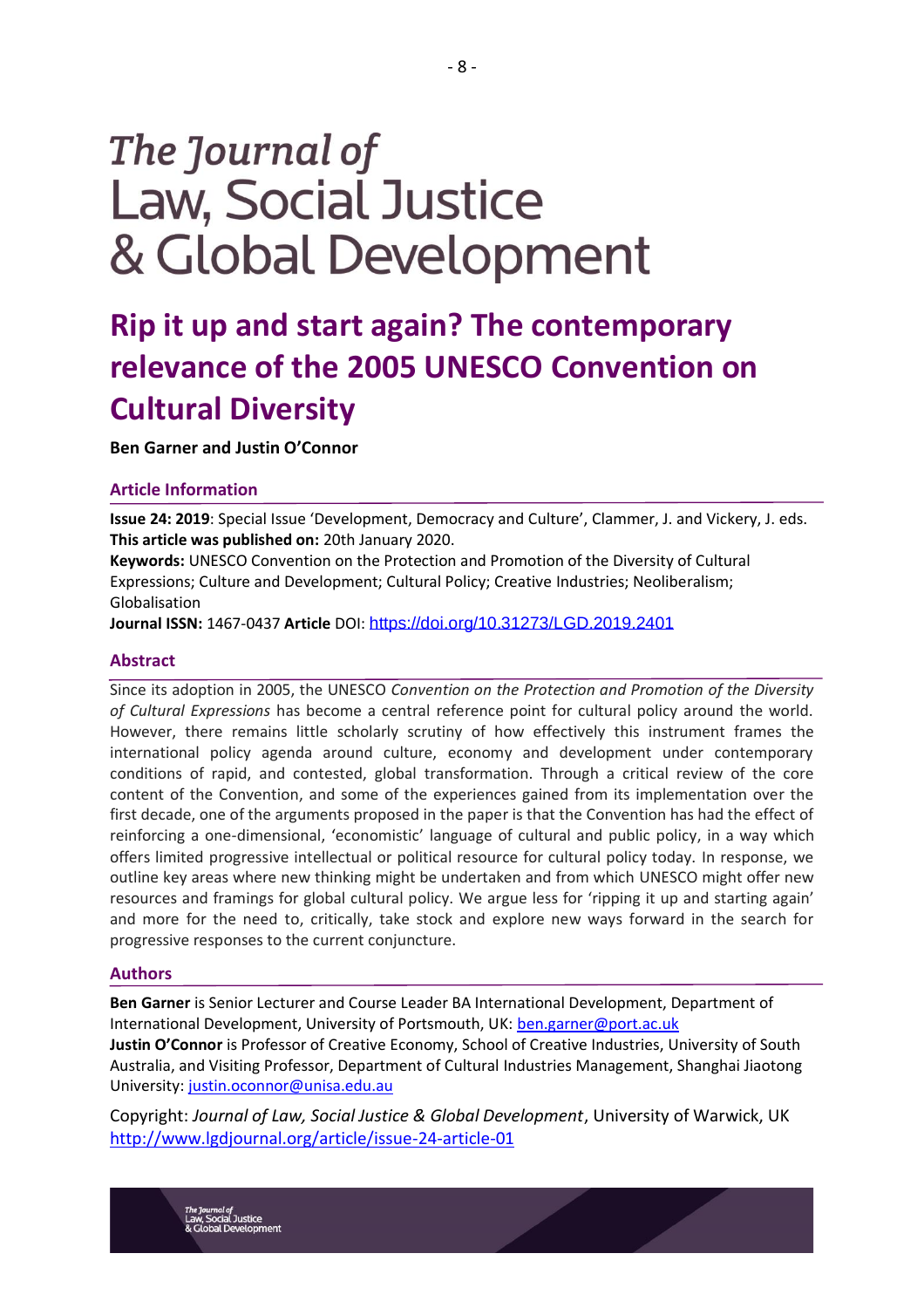#### **Introduction**

Global political and economic volatility over the last decade has created an uncertain policy landscape. The established political frameworks of neoliberalism and Keynesian social democracy have been brought into question by financial crisis, recession, and slow 'recovery', but also more pointedly, by the rise of new political forces – 'populist', authoritarian, protectionist, antiscience – that seem to cast the post-1945 global settlement into doubt. Related concerns around climate change, migration, and a new wave of jobthreatening AI-led technologies have added new stresses and anxieties to this geopolitical turbulence.

This paper seeks to raise some of the critical issues facing international cultural policy in this contemporary scenario, focusing on one of the key measures of the last decade: UNESCO's *Convention on the Protection and Promotion of the Diversity of Cultural Expressions* (CDCE) (UNESCO, 2005). This instrument has come to occupy a special place in the framework of international cultural law: adopted in 2005, and entering into force in 2007, the CDCE became widely received as marking a standard-setting and progressive breakthrough for cultural policy globally — particularly in the way that it linked the areas of culture, economy and development even if there have been a number of reservations about its legal weight and status. One decade on, we now have an opportunity to begin to reflect on the CDCE's contributions and contemporary relevance.

As the CDCE has now been in force for over a decade, a picture has begun to emerge of its record of implementation and some of its impacts, contributions and limitations. Most notably, UNESCO itself has produced two global monitoring reports that draw in particular on the periodic reports that Parties (signatories) are required to submit to the organisation every four years and which detail their experiences with implementation (UNESCO 2015; 2017a). These periodic reports, together with data and analyses drawn from other sources, have allowed the authors to build up a detailed account of trends in cultural policies and measures in a number of different areas, while enabling emergent trends in

the cultural field to be identified so as to provide guidance for implementation looking forward. The reports also reflect some of the attempts that there have been to widen the focus of the CDCE from the issue of the regulation of the trade in cultural goods and services to a number of other issues that were given less prominence by the instrument's drafters but which have demanded greater attention in recent years – such as questions of artistic freedom, the status of the artist, and gender equality.

It is important from the outset, however, to recognise the limitations in the kind of picture that is presented in these reports: firstly, due to significant gaps in the relevant data and in the availability of Parties' periodic reports;  $^1$  and secondly due to the nature of the periodic reporting process itself, which tends to reproduce the perspectives of the particular states/governments that draw them up, leaving a gap in critical engagement with the CDCE  $-$  a situation that has been compounded by a lack of civil society involvement and reporting on its implementation, at least until recently. In the opening to the 2015 monitoring report (UNESCO, 2015), the organisation's Director-General had written of the need for 'new discourses and approaches to guide cultural policy', yet there remains remarkably little work that aims at critically scrutinising the fundamental framing assumptions, operational discourses and inherent tensions of the contemporary international policy agenda around culture, economy and development under conditions of rapid, and contested, global transformation.

With the above points in mind, this paper interrogates the role, purpose and limitations of the CDCE as an international keystone of cultural

<sup>1</sup> The two global monitoring reports have been based, respectively, on an analysis of the 71 and 62 periodic reports that have been submitted so far (which is less than half of the total that had been expected for submission; there are currently 146 parties to the CDCE) and by a lack of data on particular areas (see for example UNESCO, 2017: 28).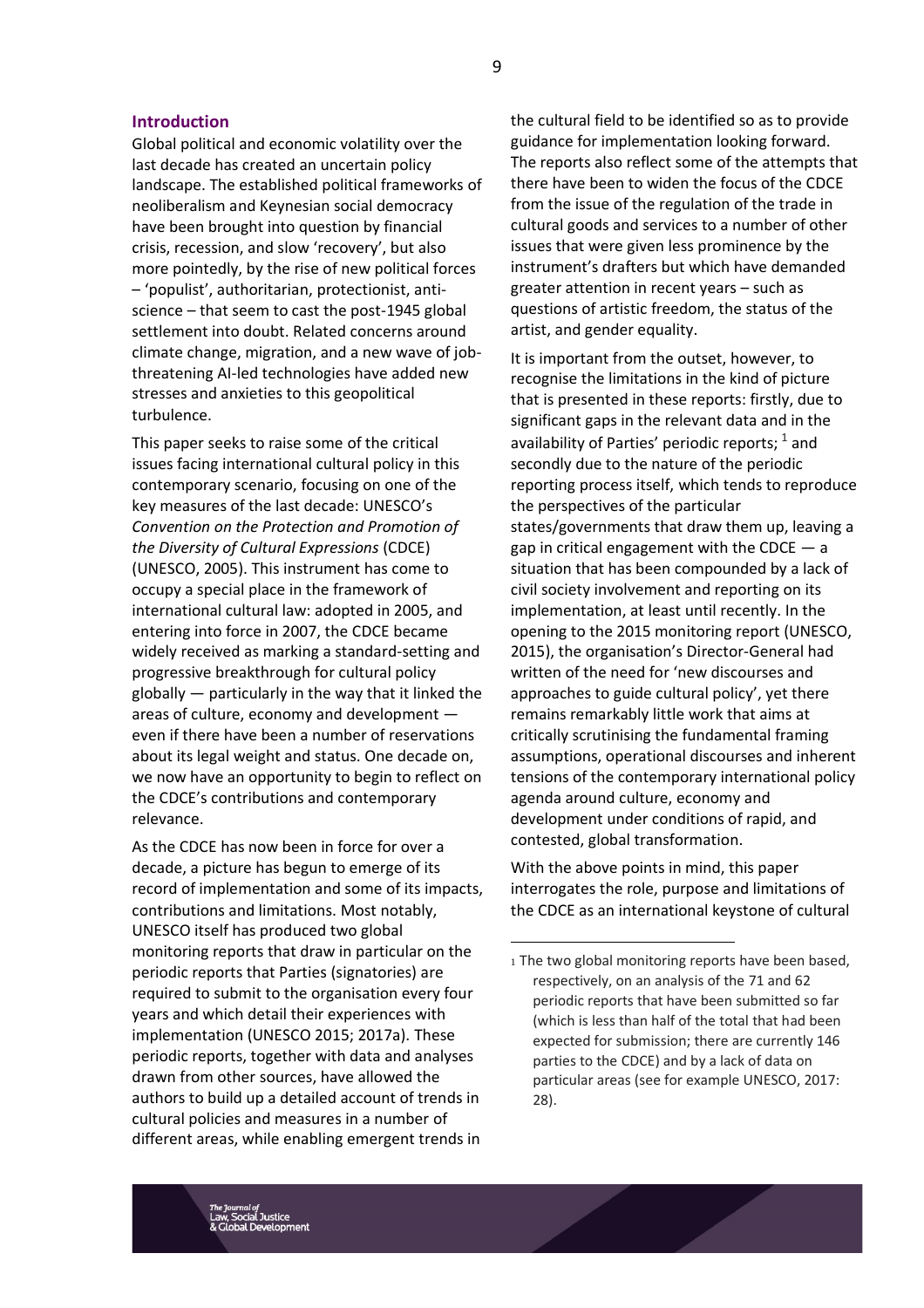policy in the contemporary context. This task was initiated as a response to a set of priority issues that were agreed upon as part of a series of discussions between an international network of thinkers, activists and representatives of civil society organisations that first gathered in 2017 to address the contemporary relevance of the CDCE (these priority issues are summarised in van Graan and Brennert, 2017). The paper also draws on an Australian Research Council project 'UNESCO and the Making of Global Cultural Policy: Culture, Economy, Development' — a project framed by an urgent need for cultural policy studies to look beyond its own policy areas to the wider social and political context. The argument made is less for 'ripping it up and starting again' and more for the need to critically take stock and explore new ways forward in the search for progressive responses to the current conjuncture.

The paper begins by returning to the context in which the CDCE was conceived in the late 1990s and early 2000s. This period was characterised by growing unease around the impact of globalisation and trade liberalisation on cultural goods and services, and the accelerated domination of powerful global players as local protections were dismantled. These concerns were increasingly framed in terms of 'diversity' and 'sustainability', aligning metaphorically with the arguments used by the environmental movement for resilient ecosystems. The period also saw the growing influence of the cultural/creative economy agenda within policy circles, which emphasised the economic as well as the cultural value of cultural commodities. In this emergent policy discourse, cultural diversity and cultural value could work with the expansion of the global economy, as long as we could safeguard accumulated and diverse cultural resources for future generations.

Two decades on we face a changed global landscape, in which many of the sanguine assumptions for the global economy have evaporated, and so too the easy assumptions of the essential compatibility of the cultural and economic value embedded in the production and distribution of cultural goods and services. As a result, the limitations of the CDCE have become more pronounced.

The paper therefore goes on to reflect on some of these changes and sets them alongside a critical review of the core content of the CDCE and some of the experience gained from its implementation over the first decade. In doing so, we suggest that the CDCE has failed to challenge, and sometimes reinforced, an essentially 'economistic' language of cultural and public policy, and that it needs to revisit its core values and intellectual underpinnings if it is to provide a cultural policy resource adequate for today's challenges. We will outline some key areas where new thinking might be undertaken and from which UNESCO might offer new resources and framings for global cultural policy.

#### **Framing the CDCE**

The CDCE was forged in the context of a longrunning 'trade and culture' debate that had flared up again significantly in the late 1990s. The main sponsors of the CDCE — led by France and Canada — sought a binding international instrument that could reassert the legitimacy of cultural policy mechanisms, such as quotas and subsidies, that were seen to be under threat from the growing pressures of trade liberalisation and the market dominance of powerful global cultural exporters (particularly those from the US, who was the CDCE's main opponent). In achieving this, the CDCE was built upon the concept of the 'dual nature' of cultural goods, services and activities, a formula that first gained expression in the *Universal Declaration on Cultural Diversity* adopted at UNESCO in 2001 (UNESCO, 2001). This stresses the complementary links that can exist between cultural and economic objectives in policy and affirms the simultaneously commercial and cultural values of cultural commodities as both objects of trade and expressions of 'identities, values and meanings' (UNESCO, 2005).

This intervention in the trade and culture debate was the key contribution of the CDCE and a key test for observers has therefore been its impact in the trade context. There have been a number of references to the CDCE in trade agreements concluded over the last decade (for an overview, see Guèvremont in Chapter 7 of UNESCO, 2017a). However, these have been relatively few and far between as bilateral and other trade deals have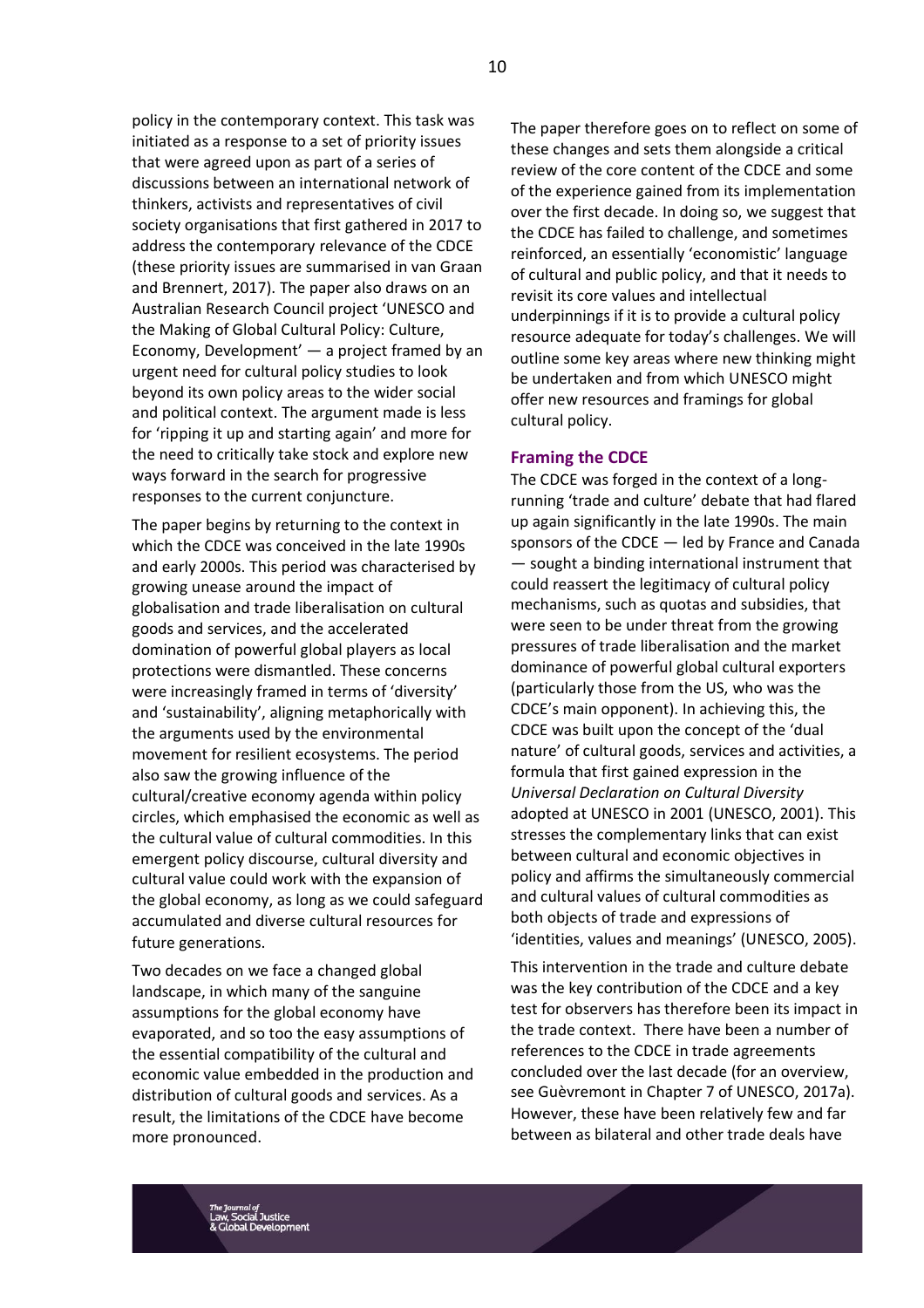proliferated outside of the WTO arena, and the achievement of a number of the core objectives of the instrument's sponsors has been restricted by some of the compromises and vague/hortatory language that ended up in the final draft. $^2$ 

A key early test case of the relevance of the CDCE in the context of trade regulation and dispute was the dispute between the US and China that opened in 2007 at the WTO, soon after the CDCE's entry into force. China was the first country to cite the new UNESCO instruments on cultural diversity (the CDCE and the *Universal Declaration on Cultural Diversity* which had preceded the CDCE in 2001) in a dispute at the WTO, following a complaint that had been filed by the US regarding Chinese restrictions on the import of cultural goods and services. When the WTO panel eventually ruled in favour of the US, many observers responded by noting that this offered proof of the limited legal and political relevance of the CDCE in the context of disputes over trade and culture – although there is also some ambiguity and disagreement over how the WTO ruling should be interpreted in this regard (Garner, 2016: 120-122).

Looking beyond such questions surrounding the CDCE within the context of the trade and culture debate, the CDCE has established mechanisms for integrating culture within development policies and for fostering international cultural cooperation. These have had some influence in the content of trade agreements — such as the Economic Partnership Agreement between the EU and the Caribbean regional grouping CARIFORUM

concluded in 2008, which marked a breakthrough in a number of areas linking culture, trade and development, including in the application of Article 16 of the CDCE relating to preferential treatment for developing countries— and in the development of new policy frameworks — such as the joint adoption of a Strategy for International Cultural Relations by the European Commission and the High Representative of the Union for Foreign Affairs and Security Policy (European Commission, 2016). The CDCE meanwhile continues to provide a central reference point for advocacy and research that makes the case for culture-led development projects, including the formation of a number of campaigns that called for the inclusion of a goal for culture in the post-2015 Sustainable Development Goals (SDGs) (which was ultimately unsuccessful, although culture is given some [brief] mentions in other goals); more recently, we see the creation of a monitoring framework that attempts to link the implementation of the CDCE to the achievement of the various SDGs.

The actual impacts of such initiatives in practice, however, have so far been quite limited (see for example Garner, 2017; Duxbury et al, 2017). This has been for a variety of reasons, but it runs much deeper than questions of the legal or political efficacy of the instrument. The CDCE's drafting, adoption and ratification around the world had drawn momentum from a number of factors. It coincided with, and has been an important contributor towards, the global rise of the 'creative economy' and all the attendant developmental, commercial and political narratives that spread with infective optimism over the 2000s (and which have tended to resist close scrutiny, at least until recently) (Banks and O'Connor, 2017). This narrative around the 'value' of culture and the creative economy became fused in the CDCE, and in a number of other cultural policy fora in this period, with an ascendant liberal narrative of diversity and sustainable development in a way which appeared able to overcome divides between hitherto adversaries: including between the conceptual and policy domains of culture and the economy (expressed in the concept of the 'dual' — cultural and economic — value of cultural goods and

<sup>2</sup> One of the most commented upon weaknesses of the CDCE in this regard relates to the force with which the instrument can act as the kind of 'counterpoint' to the WTO that its supporters had hoped for. This stems from a number of points in the text of the CDCE, such as Article 20 (which concerns the relationship of the CDCE to other treaties). Neil (2006: 260) for example was among a number of commentators to note soon after its adoption that: '[Article 20] does not provide the clarity necessary to prevent further erosion of cultural sovereignty, let alone begin the difficult process of rolling back the extensive influence of the WTO and other bilateral and multilateral agreements.'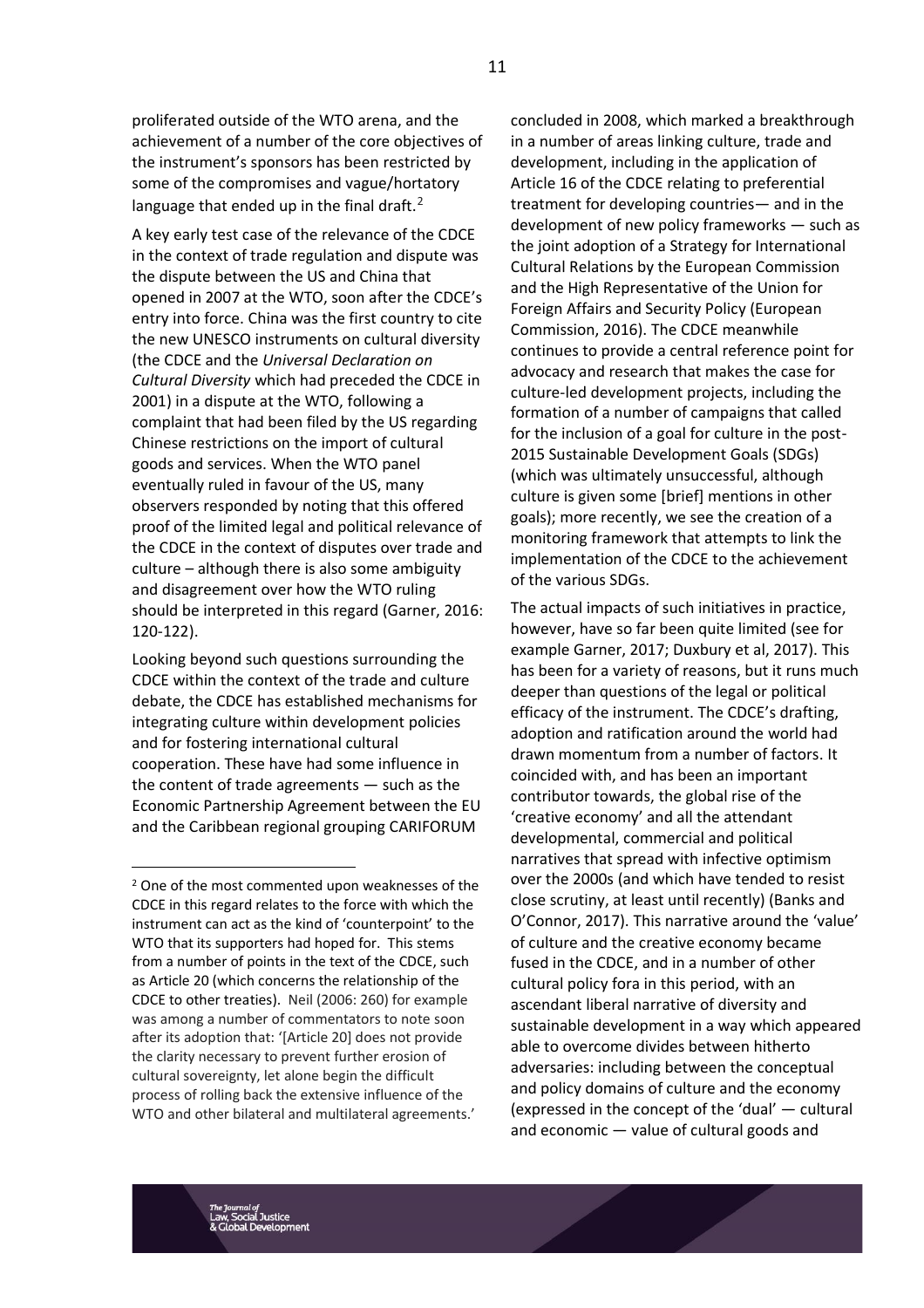services), and even between the formerly antagonistic positions of the North and the South on questions of international cultural regulation (as had been seen with the controversies over the New World Information and Communications Order in the late 1970s and early 1980s). Over the previous decade, there had already been a number of efforts to better theorise the links between culture, economy and development most notably the 1995 report of the UN-UNESCO World Commission on Culture and Development, *Our Creative Diversity* (UNESCO, 1995) – and to fold this into a new international agenda for culture and development. However, they lacked the kind of political momentum and support that the campaign for the CDCE brought to the issue from the late 1990s as the trade and culture debate rose in significance.

The process of conceptual and political rapprochement that came to be forged through the campaign for the CDCE has thus involved some narrowing of the issue of culture, diversity and development, to a particular set of concerns that came to be prioritised by governments and others immersed in the trade and culture debate of the late 1990s and early 2000s: namely, the regulation of trade, the growing economic and political significance of the cultural and creative sectors, and anxieties over the erosion of sovereignty regarding questions of cultural policy. Although the adoption of the CDCE did indeed signify a new international consensus on these issues of cultural policy (minus the two states that opposed the instrument, the US and Israel), it was a consensus rooted in a particular set of governmental and commercial concerns centred on questions of market regulation and the 'new' creative economy (Garner, 2016: 103-146).

In this way, the CDCE came to provide a useful reference point for a number of stakeholders working in the cultural and creative sectors, but it also involved relegating many of the other visions for cultural policy and cultural development that had been articulated over the previous decade. Vickery (2018) has argued that this was part of a moment in which an 'ideological chasm' began to open up in the international discourse on cultural policy, as the ascendance of the creative economy agenda at UNESCO (and partner UN organisations

such as UNCTAD) increasingly framed the narrative on culture and development in terminology derived from the neoliberal revival of neoclassical economics (terminology which much of the work in *Our Creative Diversity*, as well as in a number of other fora, had been at pains to problematise). This had the effect of truncating the various attempts that there had been at the international level to theorise culture and economy outside of terms of reference derived from an essentially orthodox economics, while relegating attempts at developing an agenda for cultural policy that spoke to the themes of radical democratic pluralism and related questions of gender equality, minority and indigenous rights. This had already been noted by Albro in 2005 soon after the Convention's adoption:

"[D]ebates over the diversity Convention were not so much about the relationship of culture to the marketplace, or the relevance of culture outside the marketplace, as about what the rules of the cultural marketplace should be […] The diversity of voices that might advance claims turning on the recognition of cultural differences within or between states, or outside any obvious market calculus altogether, are largely marginalized." (Albro, 2005: 252).

There was also an important geopolitical backdrop to the CDCE's adoption, characterised by the post-Cold War dominance of the US and a pressing sense, after 9/11 and the declaration of the War on Terror, of the need to avert the 'clash of civilisations' that had been famously predicted by Samuel Huntingdon and others. This was a concern which found resonance in UNESCO's mandate to promote peaceful international cultural exchange, and it filled the air of the General Conference immediately preceding the adoption of the *Universal Declaration on Cultural Diversity* in November 2001 (UNESCO, 2001: President's Foreword), an important milestone in the campaign for the CDCE. Adding to this air of urgency and solemnity around the kinds of narratives that were now being articulated about cultural diversity, many also drew parallels with the adoption of the *Convention on Biological Diversity* (in 1992) and the *Universal Declaration on Cultural Diversity* broke new ground here by making formal reference to the diversity of the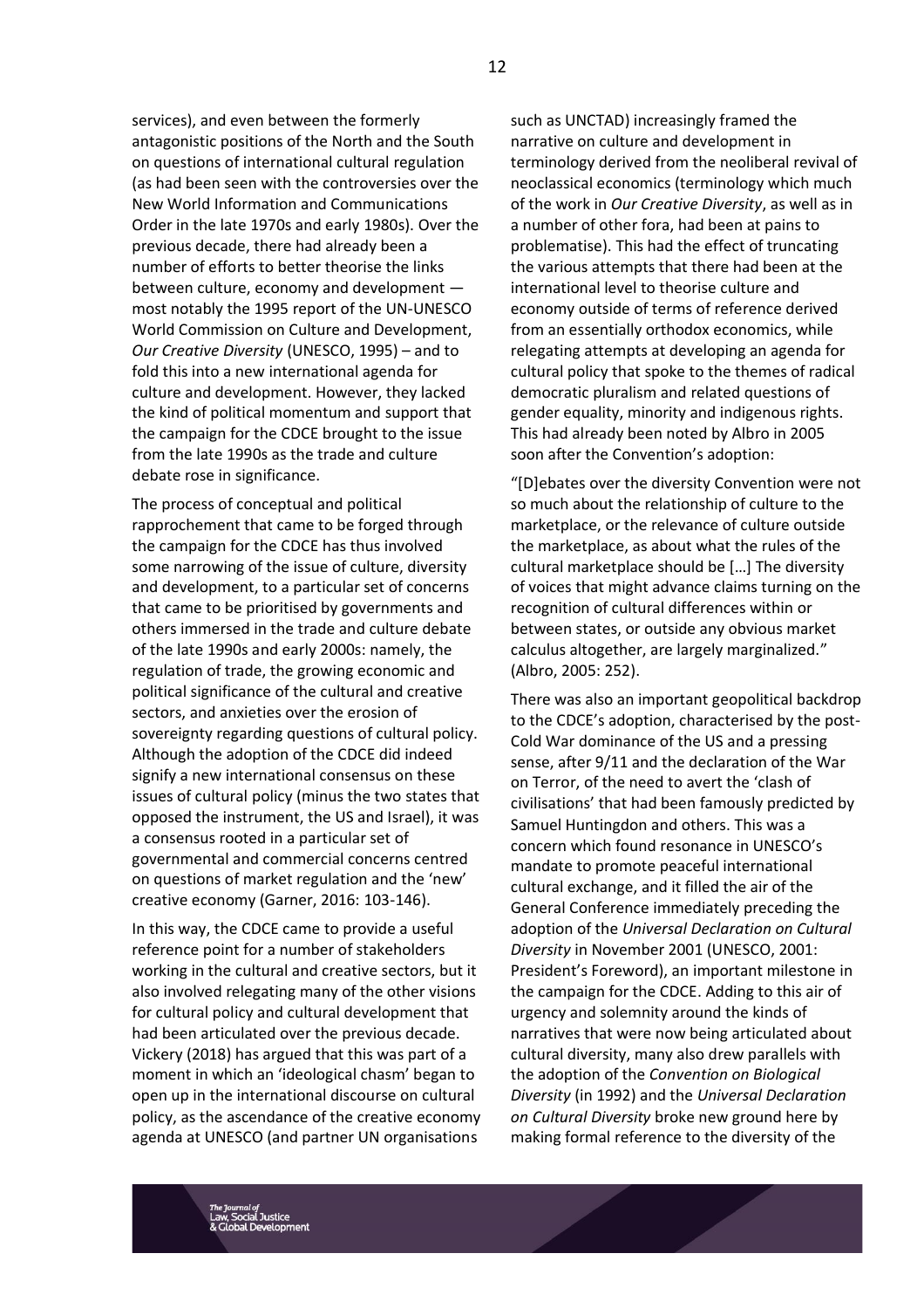world's cultural resources as being as 'necessary for humankind as biodiversity is for nature' (UNESCO, 2001: Article 1).

Such claims for the importance of the cultural sector informed a powerful narrative with which to build support behind the CDCE in the 2000s. They provided a fertile formula with which the instrument's core supporters — the French and Canadian governments in particular, as well as a number of cultural sector and other stakeholder groups — were able to build support behind the draft at UNESCO. In the process, it gave a new lease of life to arguments about the unique or 'exceptional' nature of cultural goods and services which were struggling to gain political support in the late 1990s (in what, after all, had until then been primarily a North American and trans-Atlantic dispute over the status of the cultural sector in international trade). As the issue of the *cultural exception* widened to encompass questions of *cultural diversity* and was placed on the agenda at UNESCO, it found greater international resonance and was able to accommodate a number of other causes on the international agenda (sustainable development, artistic freedom and mobility, human rights and fundamental freedoms, among others), even if these largely remained embellishments to the central aims of the CDCE to set up mechanisms for the protection, production and exchange of cultural goods and services. Over the last decade however, many of the limitations to the kinds of conceptual and political formulae that were expressed in the CDCE, have become more apparent and the progressive momentum that had built up around the drafting and adoption of the instrument has diminished. In the following sections, we therefore begin to explore some of the consequences of this in greater depth.

### **The CDCE, Digitalisation and the Sustainable Development Goals**

The need to ensure that the implementation of the CDCE keeps up with digitalisation and media convergence, along with the emergence of new players in the global trading environment and the evolving needs of the cultural sector, form a cluster of issues that have demanded growing political, legal and academic attention in recent

years (see, for example, Richieri Hanania, 2016; Garcia Leiva and Albornoz, 2017; Vlassis, 2017; Hesmondhalgh, 2018). The regulatory, commercial and socio-political implications here are immense and pose a number of challenges, although as the most recent global monitoring report notes, the CDCE text was drafted to be 'technologically neutral', so as to ensure its continued relevance in significantly changed technological conditions (UNESCO, 2017a: 20). Whilst this is an understandable policy approach, drafted several years before the first smartphone or tablet had even appeared, the sheer scope and scale of the digital transformation, and the serious lack of policy preparedness as its ramifications became clear, need to be more fully registered.

The guidelines that were adopted at UNESCO in 2016 to support the implementation of the CDCE in the digital environment restated many of the key principles of the CDCE: equal access to digital space, artistic freedom and fair remuneration (piracy included), provisions for preferential treatment for the Global South, the rights of states to introduce relevant legislation in support of culture, and so on (UNESCO, 2017b). The initial discussions at the intergovernmental committee that had led to the generation of these guidelines made reference to the need to make specific provisions concerning issues such as the 'influence of data and algorithms on the production and distribution of cultural goods and services and the issue of media diversity'. The guidelines themselves go on to contain a series of recommendations regarding the role of the digital in creation, production, dissemination, and in reformatting the local cultural industries systems, diversifying platforms and providing equal visibility, especially for local content. Taken together, these would represent a radical reappraisal of 'platform capitalism' in the cultural field. However, they lack a narrative capable of encompassing the full extent of this new platform capitalism – the new powerful monopolies it has spawned, the extensive extraction of personal data and the new business models around commodification and surveillance this has introduced, the transformations of multiple aspects of social life, and of the media-landscape and the sphere of culture itself. That is, though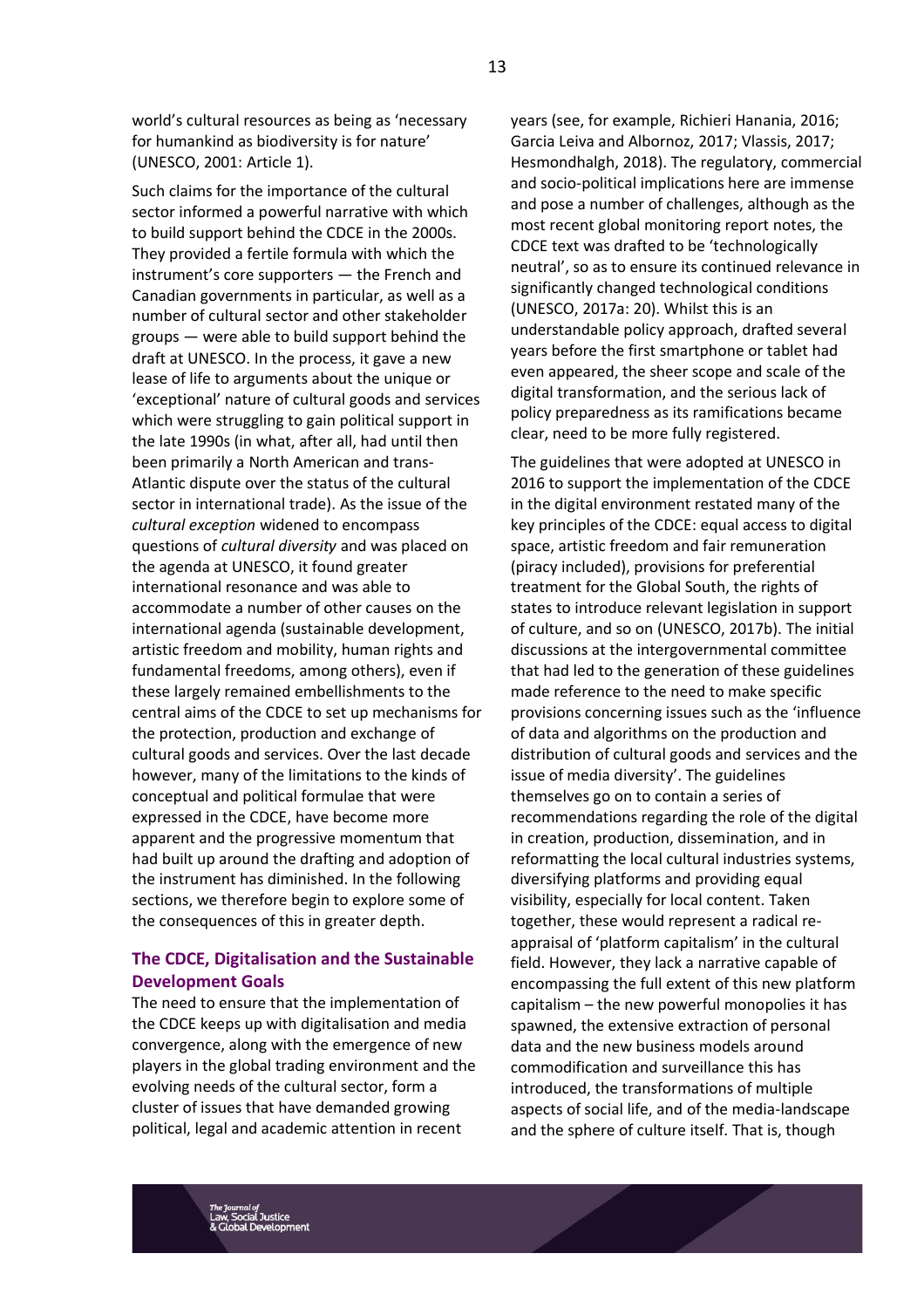the guidelines cover many crucial aspects of the new digital environment for culture, they read as a rather bloodless attempt to apply the principles of a previous era – culture and economy as winwin – to this new landscape. Beyond the intrinsic limitations that are generally found in operational guidelines within the UN/UNESCO systems, there is also an absence of a viable counter-narrative to that of digital utopianism, the entrepreneurial ethos ('start-ups'), and the on-going commodification not just of culture but everyday life itself.

As the challenges of digitalisation have become a focus of political and regulatory attention, other issues relevant to the CDCE have found themselves commanding less attention than in the previous decade. In one sense, such evolution can be seen as inevitable outcome of technological transformations and shifts within the cultural sector, but it also reflects a prioritisation of the issue over others. This is pertinent when considering the issue of culture and sustainable development, since the CDCE's contributions on this point had been highlighted as among its key contributions and had provided an issue around which both developed and developing countries could find common ground in the 2000s, generating momentum towards the instrument's adoption and entry into force. The commitment that the developed countries had shown on this issue during the 2000s, however, has waned as their focus on the CDCE's implementation has been channelled by digitalisation, media convergence and the management of the economic and political implications of financial crises. This was a pattern that was seen for example in the relative lack of support that developed countries had given to the campaign to include culture within the new SDGs as they were being formulated prior to 2015 (Garner, 2016: 236-237; Vlassis, 2015). The theoretical and policy connections between culture and environmental sustainability meanwhile remain particularly underdeveloped, and the field of cultural policy more broadly has been very slow to acknowledge the environmental impact of cultural production and artistic practice. $3$  The CDCE itself only pays lip

<sup>3</sup> There have been some exceptions, particularly at

service to the notion of sustainability, and although the first global monitoring report on the CDCE provides a stronger engagement with sustainability than the CDCE itself, it remains overall more focused on 'sustainable systems of governance for culture' than the integration of 'culture in sustainable development frameworks' (Throsby, in Duxbury et al, 2017: 218).

The relatively disappointing outcome regarding the place of culture in the post-2015 development agenda, has meant that it is proving difficult to keep culture high on the agenda as more recent development policies and funding streams are being formulated. This simultaneously weakens UNESCO's attempts to draw links between the SDGs and the implementation of the CDCE, particularly as the organisation once again finds itself struggling under budgetary and other pressures. It is telling that the proportion of total development aid spent on culture fell by 45% in the decade after the Convention's adoption, despite mechanisms in the CDCE such as the International Fund for Cultural Diversity (IFCD) which were designed to encourage Parties to make [voluntary] contributions to a pot of funds that can be drawn upon for cultural development projects. Meanwhile, of the 111 Parties to the CDCE that have drawn up national development plans or strategy documents, only 40% have formulated outcomes or actions specific to the goals of the CDCE (UNESCO, 2017a: 171 & 15).

In parallel with this has been a more general lack of commitment from the Global North to many of the cultural rights initiatives addressed to the claims of indigenous peoples. The United Nations' *Declaration on the Rights of Indigenous Peoples* (UNDRIP, adopted 2007) for example has received much less backing from the Global North – including by key sponsors of the CDCE such as

more local levels. The UNESCO 2015 monitoring report notes for example how a number of municipal governments around the world have begun to develop some pioneering approaches in this regard connecting the cultural and creative industries to sustainable development, although it gives very little detail on these initiatives (UNESCO, 2015).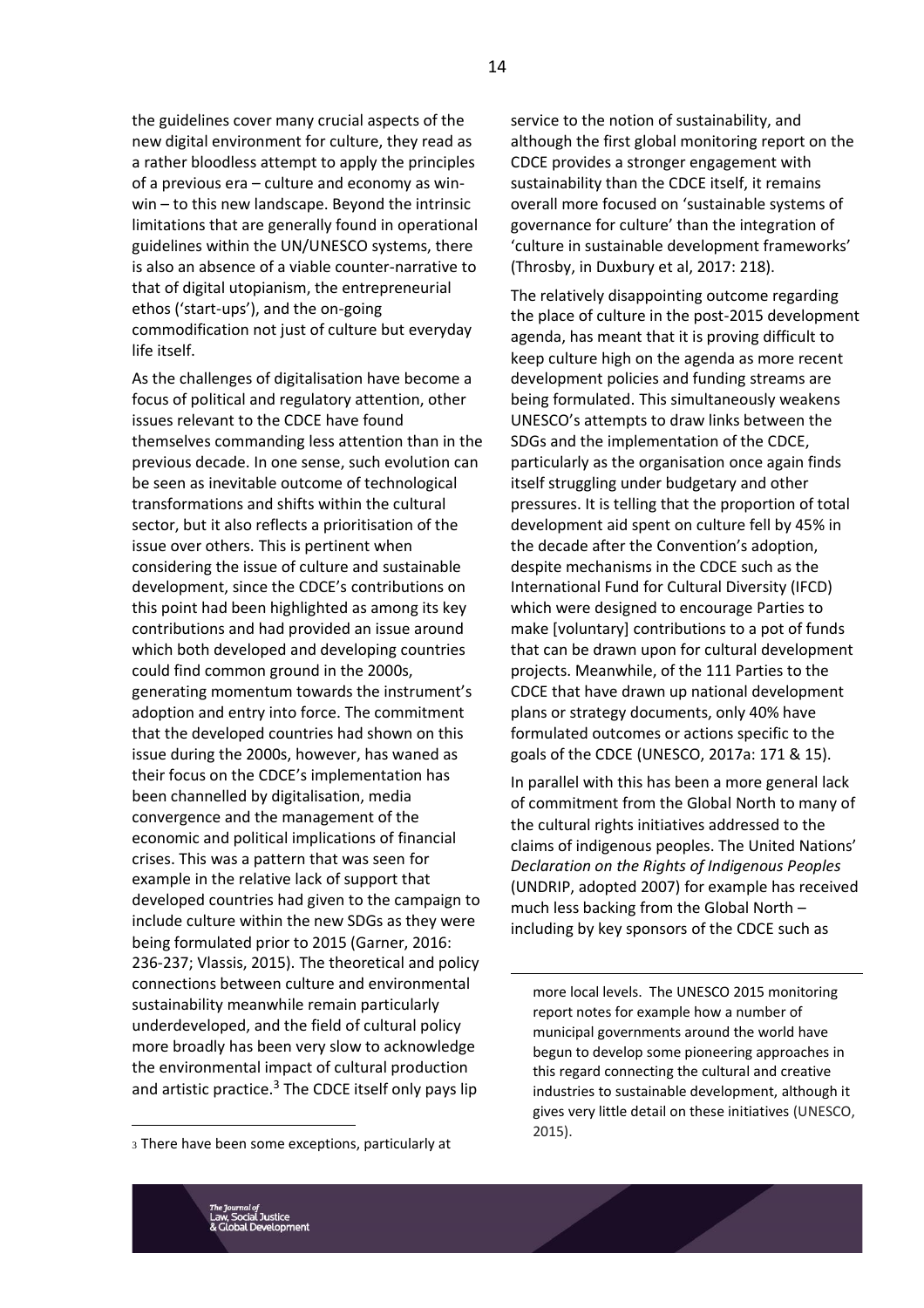Canada (which, along with New Zealand, Australia and the US, was 1 of the 4 countries that had voted against the adoption of the UNDRIP in 2007, only reversing their positions after registering a number of reservations about its domestic applicability) (Gover, 2015). As a Declaration, the UNDRIP remains weaker as an instrument of international law and has not given rise to the kinds of international legal and policy mechanisms that have been seen with the CDCE. The relationship of UNDRIP to the implementation of the CDCE has not received close attention, neither by the Parties nor the various expert facilities with which the CDCE has been associated. In part, this relates to the divisions within UNESCO between the cultural/creative industries focus of the CDCE and the tangible and intangible heritage focus of the other conventions, under which craft and traditional performance are (mostly) subsumed. Attempts to discuss crafts within the context of cultural industries have frequently met with disapproval by UNESCO, even though the visual and performing arts are included in the CDCE, and crafts can be mainstays of many smaller cultural economies.

The kind of turf demarcation noted above is not uncommon in policy, but the division speaks of something deeper. That is, the 'culture' that is the object of the CDCE tends to be already conceived as market ready product (even if produced for the public sector). As we suggested above, despite the efforts of groups such as the World Commission on Culture and Development and others in the 1990s, the CDCE speaks primarily to questions of market regulation and much less to notions of cultural diversity conceived outside of a market calculus, or to the market's relationship with the wider socio-cultural world from whence it sprang. The strands of anti-development, slow- or nogrowth in the sustainability movement, and the deep suspicions of 'development' and 'growth' as intrinsically destructive that are found amongst indigenous communities (and other non-orthodox perspectives on development), thus go together in representing an 'outside' to market regulation that the CDCE and the activities around it continue to have little engagement with in practice.

#### **The Tiring of the Creative Economy Narrative**

This leads us to a number of rather fundamental

questions surrounding the continued purpose of the CDCE in the contemporary context. One is that the 'infectious enthusiasm' that has surrounded the creative economy agenda for the last two decades, and which has given the CDCE much of its political momentum, is beginning to tire. This is apparent in a number of contexts. Firstly, the kinds of claims about the instrumental value of culture that had gained ground from the late 1990s have simply become increasingly easy for policy actors to ignore, particularly at national levels. This is partly because of a continued lack of convincing evidence of the cultural sector's impact or value in particular policy domains, and partly because once the value of culture is articulated in primarily instrumental terms (i.e. its economic, social, etc. benefits) then the rationale for policy addressed to something called culture — as distinct from, say, industrial policy — becomes increasingly uncertain (particularly as economic concerns have risen on the political agenda).

This logic has left many actors within cultural sector in an increasingly uneasy position: as Hadley and Gray (2017: 97) write, if instrumental outputs are the basis upon which public policy concerns itself with culture, and if it cannot be convincingly demonstrated that culture contributes to these outputs, then why continue to fund or support it? Bhakshi and Cunningham's (2016) proposal for a separation of cultural and creative industry policies is a reflection of such unease with the kinds of connections that have been built between cultural and industrial policy areas over the last two decades, framing their argument with the observation that 'the conflation of culture with creative industries since 1997 has harmed both cultural policy and creative industries policy in the UK' (Bhakshi and Cunningham, 2016: 3). The tendency of governments to focus on the faster growing sections of the creative industries – digital media, advertising and marketing, design – at the expense of the slow or static 'lifestyle' sectors (i.e. artists of various kinds) is clear. The exception has been the large-scale cultural flagships, which along with media and digital 'hubs' or 'cities', have been used to position cities on a global creative map.

This sense of policy fragility is echoed in the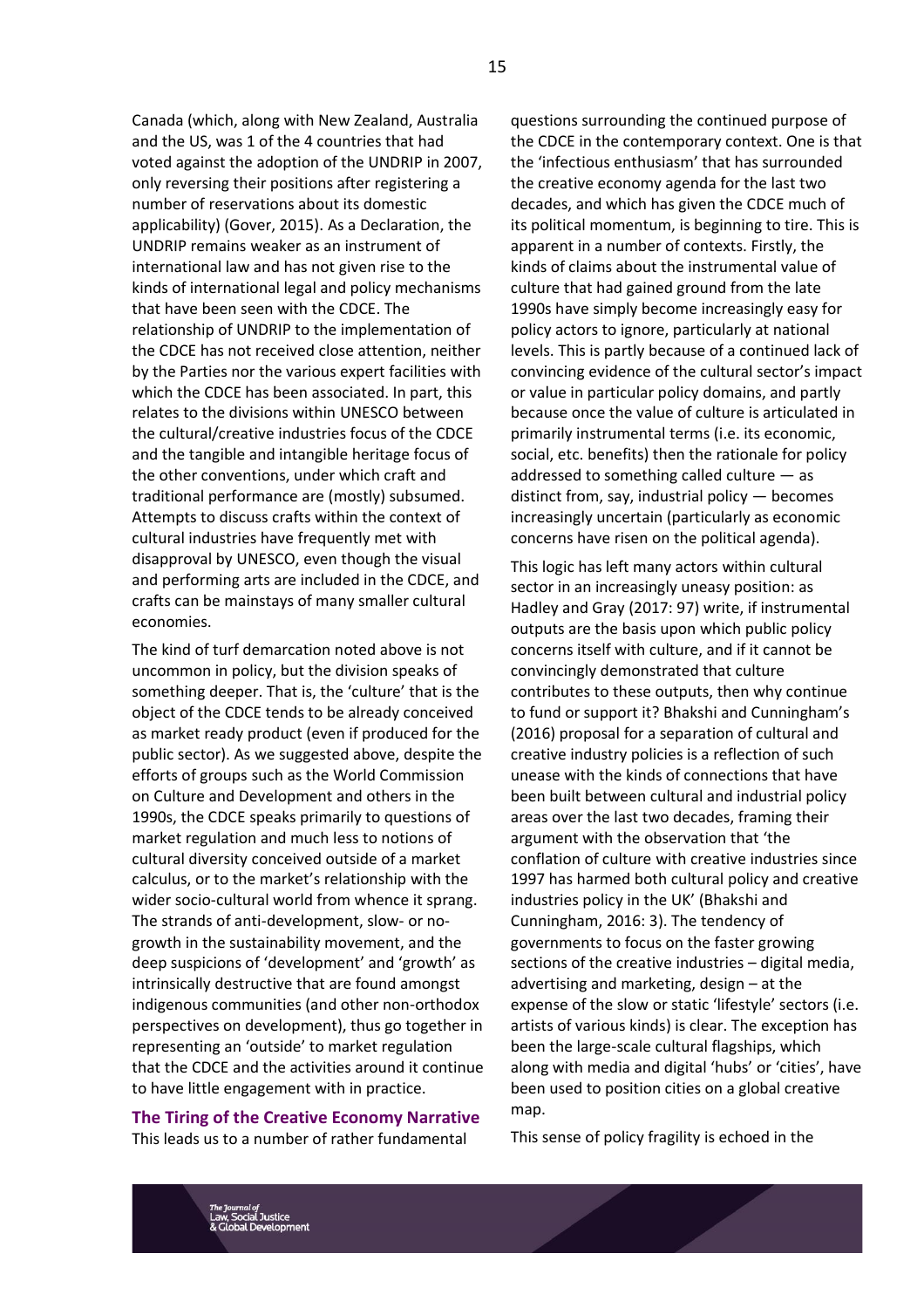waning of the 'creative imaginary' which formed around the creative industries moment. That 'creative imaginary' envisaged that in the coming together of culture and economy, so long set against each other, culture would get greater policy recognition of its economic importance but would also bring to bear some of the values of that culture to the policy making process. Valuing culture and creativity as part of a contemporary economy, it was argued (cf. Landry and Bianchini, 1995), required a different kind of policy-mindset than that of Fordist industrial policy. But the 'culturalisation of the economy' (Lash and Urry, 1994) turned out to be the 'economisation of culture' (Oakley and O'Connor, 2015). This could be seen in the increasing precarity of creative labour (McRobbie, 2016) as well as a significant decrease in their sense of creative autonomy (Hesmondhalgh and Baker, 2011). This is a global phenomenon, and one which is not just about rate of pay and conditions of work but impacts on the subjectivities of the once vaunted 'creative class' (or at least that part of it that was actually involved in the creative industries – Florida included a wide swath of the professional and managerial classes). The association of the creative industries moment with the bundle of artistic autonomy, grass-roots small and medium enterprises (SMEs) and a loosely networked creative milieu, giving rise to a sense of a different kind of creative future, has, we would argue, largely dissipated (O'Connor, 2019b). Equations of 'creative' with 'precarious' labour, and with exclusionary practices of gentrification, have become commonplace, and easily merge amongst the young with a sense of being a 'surplus' population (Shin, 2019), often fuelling anger and alienation (Mishra, 2017).

Underlying these changes in the imaginary are transformations in the structures and dynamics of the cultural/creative industries themselves. The creative industries moment coincided with the emergence of a new set of digital technologies based in 'Silicon Valley', which was less a location than an imaginary – or ideology (Barbrook and Cameron, 1996) – in which 'start-ups' fuelled by adventurous investment capital would 'disrupt' the technologies and business models of the incumbent capitalist order. It was a Randian/

Schumpeterian 'creative destruction' that would deliver not just new growth but a new digital democracy – an imaginary that was easily rolled into the European discourses of cultural economy. However, digital democracy gave way to 'platform capitalism', in which the successful start-ups — in a winner-takes-all scenario — are now bigger than many of the older cultural industries corporations (Srnicek, 2016; Zuboff, 2019). Even so, these older corporations, through a series of mergers/demergers, vertical and horizontal integration/ divestment, financialisation and legislative/ regulative clout, remain very much in place (Hesmondhalgh, 2018). The creative industries have not opened up the kind of development possibilities envisaged by the supporters of the CDCE (O'Connor, 2019a). Indeed, the new powers of FAANG (Facebook, Amazon, Apple, Netflix, Google) and the telecoms corporations with which they are intertwined (both predicated on the control of the global information and communications infrastructure that the Global South had unsuccessfully challenged in the 1970s and 1980s in the calls for a New World Information and Communications Order at UNESCO) are more extensive and intrusive at the local level than the older companies ever were. Nevertheless, through enhanced intellectual property legislation and enforcement, through the logistical possibilities afforded by the digitalisation of cultural production, and through a proliferating set of bilateral and other trade deals that bypass the CDCE, the cultural industry corporations continue to be dominant at the global level (with a few exceptions, such as in China).

Such developments could be read as confirming the continued need for the CDCE as a resource for policymakers to pursue certain 'public' objectives by limiting the power of dominant players in the global cultural marketplace. However, it is limited in its power to do this on a number of levels. As Cornelia Dümcke (a member of the 2005 Expert Facility) wrote recently: 'Globalisation's promise was diversity; its result is the endangerment of diversity' (Dümcke 2017: 43). This is not just at the level of nation-states. The localised, embedded networks of cultural SMEs and 'start-ups' of the creative imaginary have also been reconfigured. It certainly is possible now for local companies to

*al of*<br>cial Justice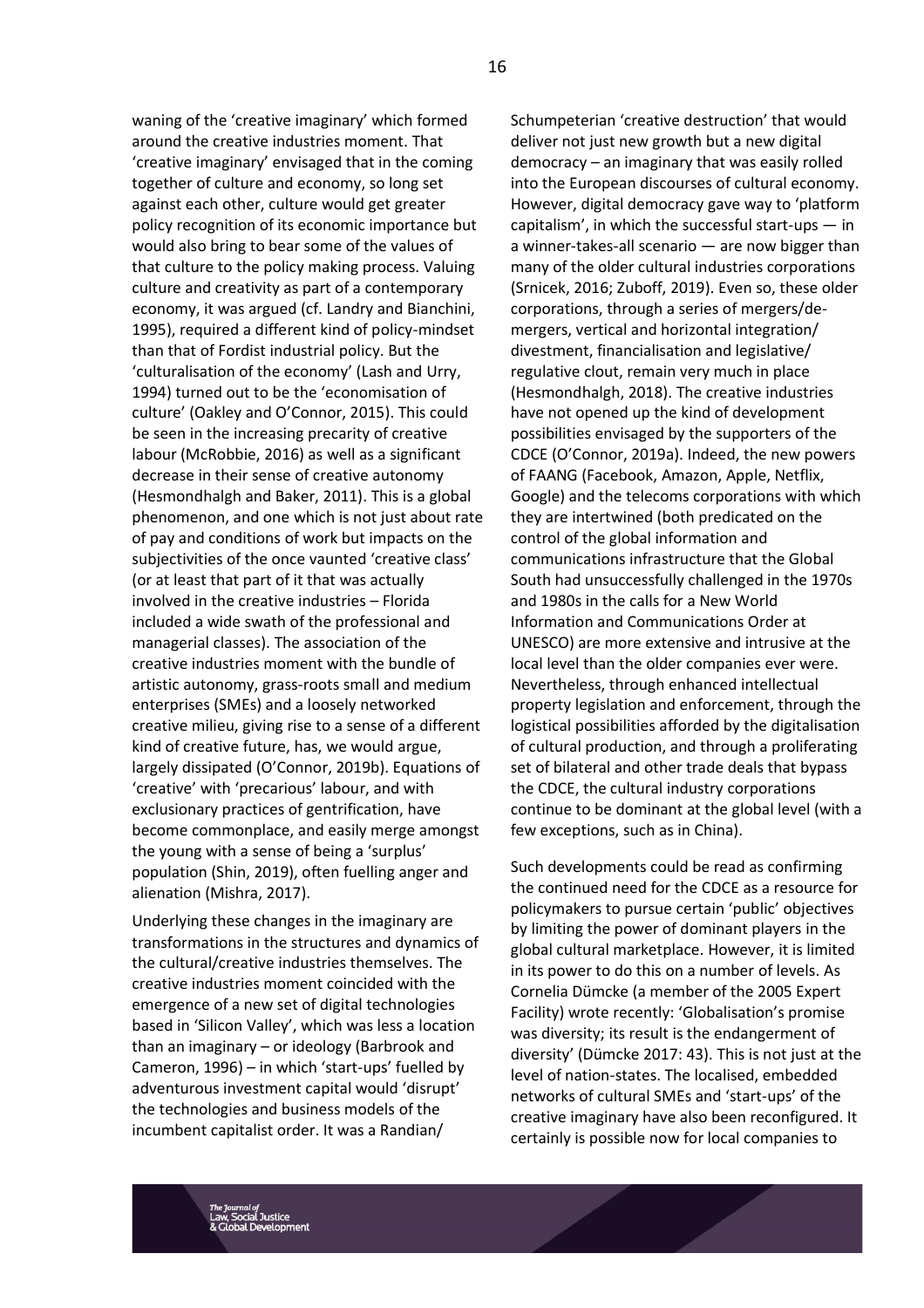reach a global audience through the internet, and this should not be underestimated. However, the platforms on which this access takes place are not owned locally (hence the CDCE's 2016 Operational Guidelines). And as before, once a small local business tries to scale up, it encounters some very powerful corporate entities which vitiate the promise of a creative industries-led economic development process. *Plus ca change*, one might say.

## **The changing cultural policy landscape – and the revenge of culture**

Yet the cultural policy landscape has changed – and profoundly. One reason for the re-enforced dominance of the global cultural industry corporations and the expansion of 'platform capitalism', is that 'culture' as a public policy object has been effectively marginalised and hollowed out. The rise of neoliberalism in cultural policy is not simply a growing emphasis on economic benefits or econometric performance indicators – the rule of the 'bean counters' as it is commonly described – but involves a distinct form of governance (Davies, 2015). Something more tectonic has been underway. Neoliberalism's reconfiguration of the state, individual and market is one in which the kind of symbolic governance associated with culture since the late 18th century has diminished in importance. At its core, the neoliberal strategy of government is one based upon a transformation of everyday individual behaviour through tools and metrics, rubrics and techniques centred around market (or marketlike) participation and choice. It has little place for the sorts of ideological or symbolic subject formation associated with liberal cultural policy (nation-building and imagined communities; selfgoverning citizens; ideological state apparatuses, and so on). The neoliberal attack on public culture is not aimed just at the public, but at culture as part of citizen-formation. Neoliberal cultural policy focuses on the proliferation of 'content', points of access, and means to pay of the sovereign individual consumer and the aggregation of these individual rational choiceacts represents the market-collective to

commercial providers and policy makers.<sup>4</sup>

In this scenario, the CDCE — focused as it has been on questions that revolve around the market regulation of cultural goods and services — has decreasing traction. Its emphasis on the economic benefits of culture — along with the promotion of entrepreneurship, business development training, value chain development, exports and so on as the primary routes to diversity and inclusion have further re-enforced the marginalisation of its cultural aspirations. This was not the intention of many of its supporters and promoters — and most continue to hold onto various other notions of a 'cultural' value of culture — but where the CDCE agenda gets closer to the centre of decision making, the more it has tended to rely on and reenforce an economic agenda. Market regulation, which in the 1990s might have implied the state setting limits to monopolies, to rampant commercialisation, to the penetration of international capital into the heart of the culturemedia system, now tends to mean how to adapt local cultural production systems to the requirements of the international market (O'Connor, 2019a). The linguistic and conceptual resources for any other kind of challenge to the economic logic of the creative industries agenda is lacking. It is here, we believe, that a key challenge for CDCE lies.

We can see something of this in recent developments, what we might call 'the revenge of culture'. As we argued above, the CDCE set out to regulate global flows of cultural goods and services in the name of global diversity, and to do so in ways that evoked the theme of development in ways that could benefit the Global South. These global cultural flows remained very much in the hands of the Global North, and, like the discourse of globalisation itself, these flows could easily become associated with the import of 'Western' or 'cosmopolitan' lifestyles. Indeed, at certain times and in certain places the 'creative class' – at

<sup>4</sup> A crucial part of neoliberalism was the theory of the sovereignty of the consumer in which every act of purchase was an exercise of everyday democracy, or as Von Mises had it 'every dollar was a ballot'. (Slobodian, 2018) p. 176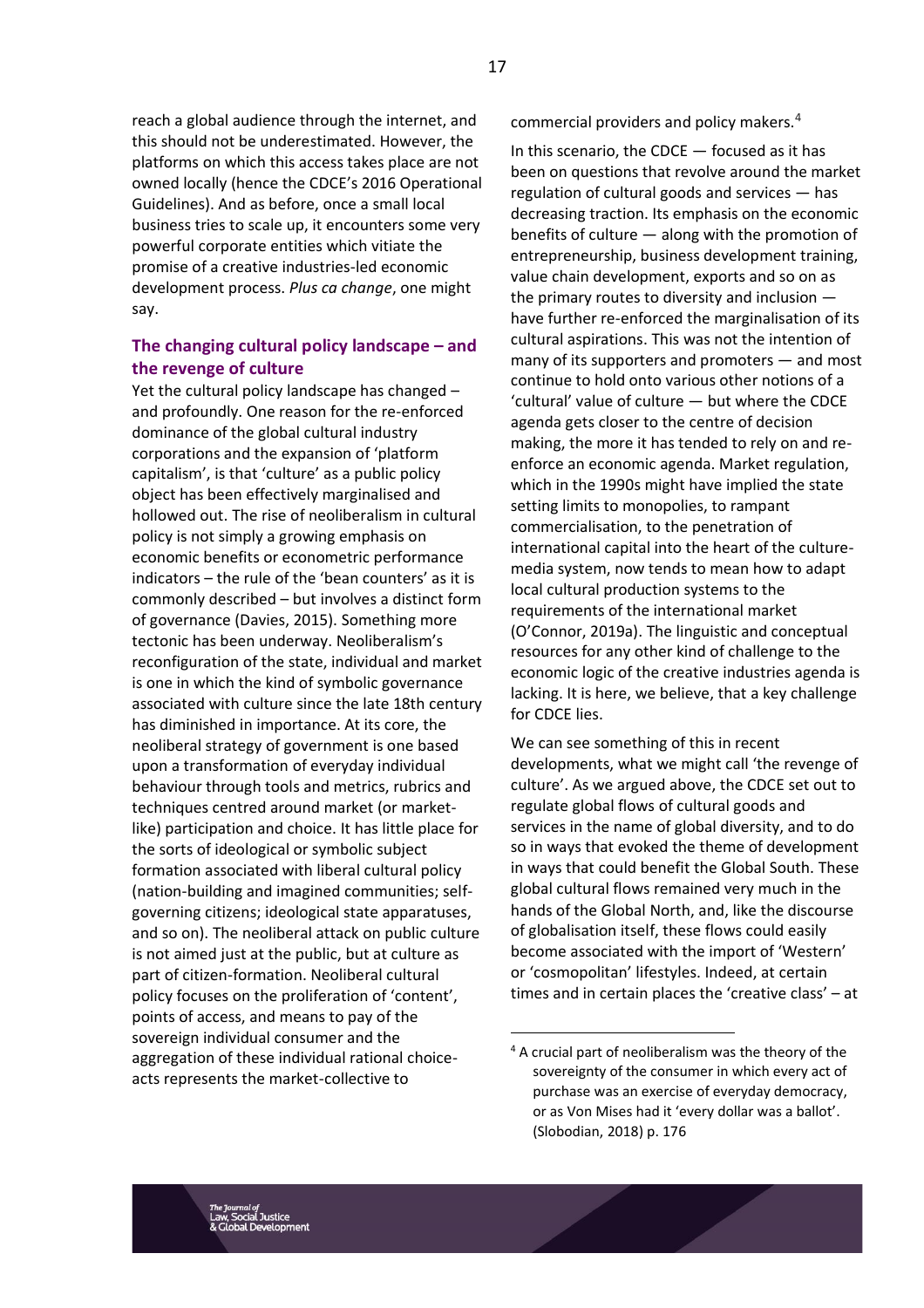least the younger end of it – became associated with radical political change (e.g. the 'twitter' revolution), or with a challenge to the cultural legitimacy of local conservative regimes. These cultural flows were underpinned by a number of very real geo-political/economic flows, backed by military and legal power, reorganising local agriculture, manufacture, telecommunications, retail and logistics, water conservation, education, health as well as media and cultural industry systems. They could alter the very forms and rhythms of everyday life (especially in cities). What many in the global creative class might see as the 'regressive sameness' of national cultures (Appadurai, 1990) might also speak of a necessary sense of local identity and solidarity not just against some global 'difference' but as a response to the real disruption of local lives. The noncultural power behind these global flows of capital is mostly not amenable to 'indigenisation' (processes that Appadurai, and other post-colonial theorists, saw as giving rise to multiple and decentred modernities) without some concerted action from the nation-state. Such action can often mobilise progressive local political actors and coalitions taking a calculated stand with that nation state against 'globalisation'. Which is to say, the nation-state remains a touchstone for forms of local solidarity and control, and this can have powerful cultural dimensions. Wolfgang Streeck has made the point, against some vociferous opposition from a globalising left, that global capitalism's 'deterritorialisation' positions the nation-state as a looked-for source of local control (Streeck, 2017). Perhaps we might also relate this to Karl Polanyi's notion of the 'revenge of the social' (Polanyi, 1957) in a prior period of rampant capitalism before 1945 (and which he believed had been definitively placed behind us). Unfortunately, the revenge of culture is by no means guaranteed to bring a progressive politics.

The rise of localist and nativist authoritarian governments and movements – in Russia, Brazil, the US, India, the Philippines, Turkey, Hungary, Poland and a host of other nations and regions – indicates that the 'revenge of culture' can be as anti-democratic as the globalising forces it seeks to resist. Worse, authoritarian states can operate in the register of strong local cultural autonomy

even whilst in practice accommodating forces of global (and local) capital (Turoma et al, 2018). The 'revenge of culture' concerns those elements that creativity frequently did not include – traditions, rituals, collective sense making (aesthesis). In the face of the multiple challenges that globalised modernisation brings, many conservative groups and states can easily present 'creativity' — and the people, lifestyles and political agendas which go with it  $-$  as the personification of global forces anathema to local cultures. Conservative or authoritarian states rarely blame the erosion of cultural cohesion and values on those systems of commercial culture that they themselves did so much to bring into being and on which they often rely for legitimacy. The 'liberal', 'westernised', creative class are stigmatised as the carrier of global discourses of human rights, individual freedoms and other cultural intrusions which find their way into indigenous culture only then to undermine it.

In the face of these developments, those invested in and around the CDCE would have to articulate not only a new language of public value and market regulation but also a version of global cultural flows that does not play so readily into the hands of global corporations and local elites. The two are, of course, related.

#### **Rip it up and start again?**

Are we saying, then, that we need to 'rip it up and start again'? That's a luxury. CDCE has become established as a key international reference point addressed to cultural industries and cultural diversity. What this paper has tried to do is offer some critical engagement with the evolution of the CDCE from its genesis in the late 1990s and through the first decade of its implementation. We have attempted to identify some of its limitations in the contemporary context and to account for its loss of momentum as an international standard bearer for cultural policy. In what follows, we suggest some pointers to a renewal of the language of the CDCE and to some possible ways out of the current cul-de-sac.

First, we can't go back in search of 'balance' between those two aspects of 'dual' value which worked so well to set up the CDCE: it is too late. The cultural policy landscape has irrevocably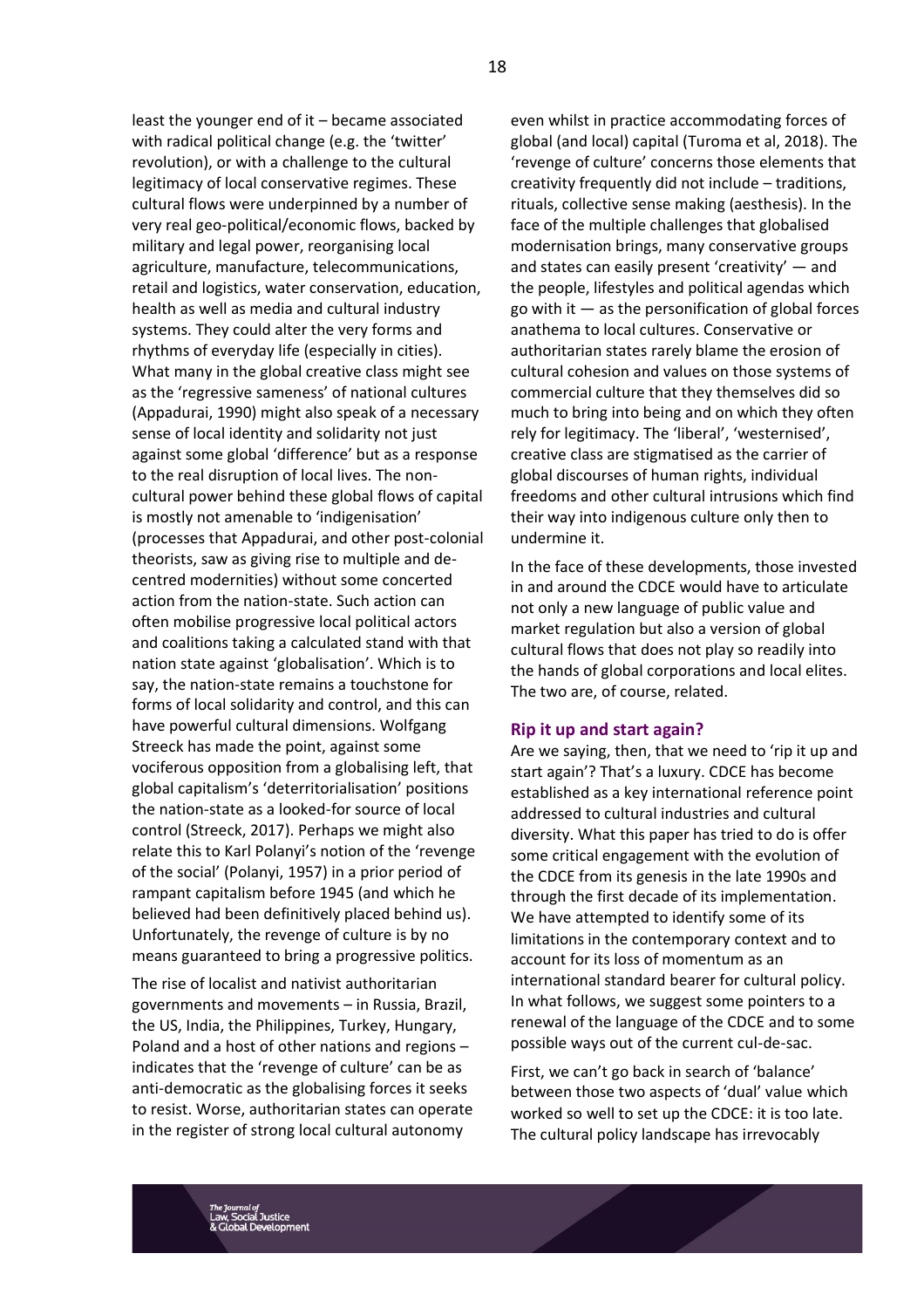changed, so that there are no longer any easily accepted links between 'culture' and wider public policy goals. The 'elite' cultures that received most public funding have become more not less contentious over the last 20 years. It is no longer clear that the actual elites use such culture, or if they do it is a long way from classical ideals of citizenship, improvement, and social distinction. The thrust of post-modernist cultural studies has been to place any form of cultural judgement in a deeply invidious position, indexed to the (personal or class) interests of those seeking to making such judgements. And such postmodern tropes have now been adapted by the 'alt-right' and supporters such as Jordan Peterson. Moreover, the structural distinction between culture as art and an anthropological 'culture as a way of life', have become hopelessly confused. The latter has been used to evoke a popular or everyday culture against a reified elite culture, but the values of the former have deeply infused the culture of everyday life. The cross-overs between art and popular culture are well-documented (Frith and Horne, 1988; Fisher, 2014) and the 'creativity' at play in the creative industries drew extensively on modernist, bohemian and avant-garde tropes. Indeed, a key premise of the cultural/creative industries was that everyday life was increasingly inflected by aesthetic forms of consumption and notions of self (Featherstone, 1991; Lash and Urry, 1994). In any event, both art and ordinary culture have become pervaded by a commercial logic. Indeed, art's accelerated commodification, driven by an expanding global art market, has come about less through its reduction to a mass reproduction commodity (Adorno's and Bourdieu's fears) but through the artwork coming to exemplify the contemporary commodity itself (Boltanski and Esqueere, 2016; Lutticken, 2016). The experiential, the post-material, the relational – these are the desired qualities of a high-value added contemporary commodity. The market value of an artwork is in inverse relation to its heteronomous functionality; its autonomy is precisely the site of its commodification.

The problems of judgement in culture – how are decisions to be made if not by the market – have multiplied, which is why debates around participation – not just consumption but active

involvement in the on-going process of cultural decision making – have become more important. These concerns are there in the CDCE but remain at the rather abstract level of 'civil society' involvement. But these questions are not simply about the allocation of public funding for culture. One of the problems of 'balance' is precisely how to make judgements of cultural value across the whole spectrum of the cultural sphere – which includes the media of course. The cultural industries were an attempt to achieve public policy goals for culture in the realm of industry; post the creative industries the rule-of-thumb was public policy goals for art and culture, economic goals for the creative industries. This distorted version of 'dual value' has meant that the media and design-led industries have been given over to the task of delivering economic growth. The smallscale creative ecosystem is conceived as local, developmental context for these large-scale industries. Again, the CDCE has been concerned with media diversity — increasingly so in the last few years — but at operational level too often it is the economic development arguments that have dominated. How to reconfigure the cultural/creative industries as a system that produces the 'social horizon of collective experience' (Negt and Kluge, 1993) and what kind of cultural industrial policy that might be applied is a crucial question.

But the problem of 'balance' is deeper still. It cannot be a question of giving the cultural aspect more autonomy or weight; the very notion of 'economy' is now deeply destructive and debilitating *in itself*. That is, the 'economic' with which culture seeks to achieve a balance is no longer simply about the necessary resources required to produce culture, nor the economic benefits that might come along with its cultural outputs. The 'economic' is now a kind of 'second nature', a set of laws (like those of physics) about which we are told we can do nothing other than seek to serve (Latour, 2015). The economy is now a transcendent realm and talk of balancing culture makes no sense. The route to 'balance' now of necessity goes via a thorough-going critique of economic reason, of the very bedrock of neoclassical economics. Culture has been very bad at doing this. There is much to be gained from closer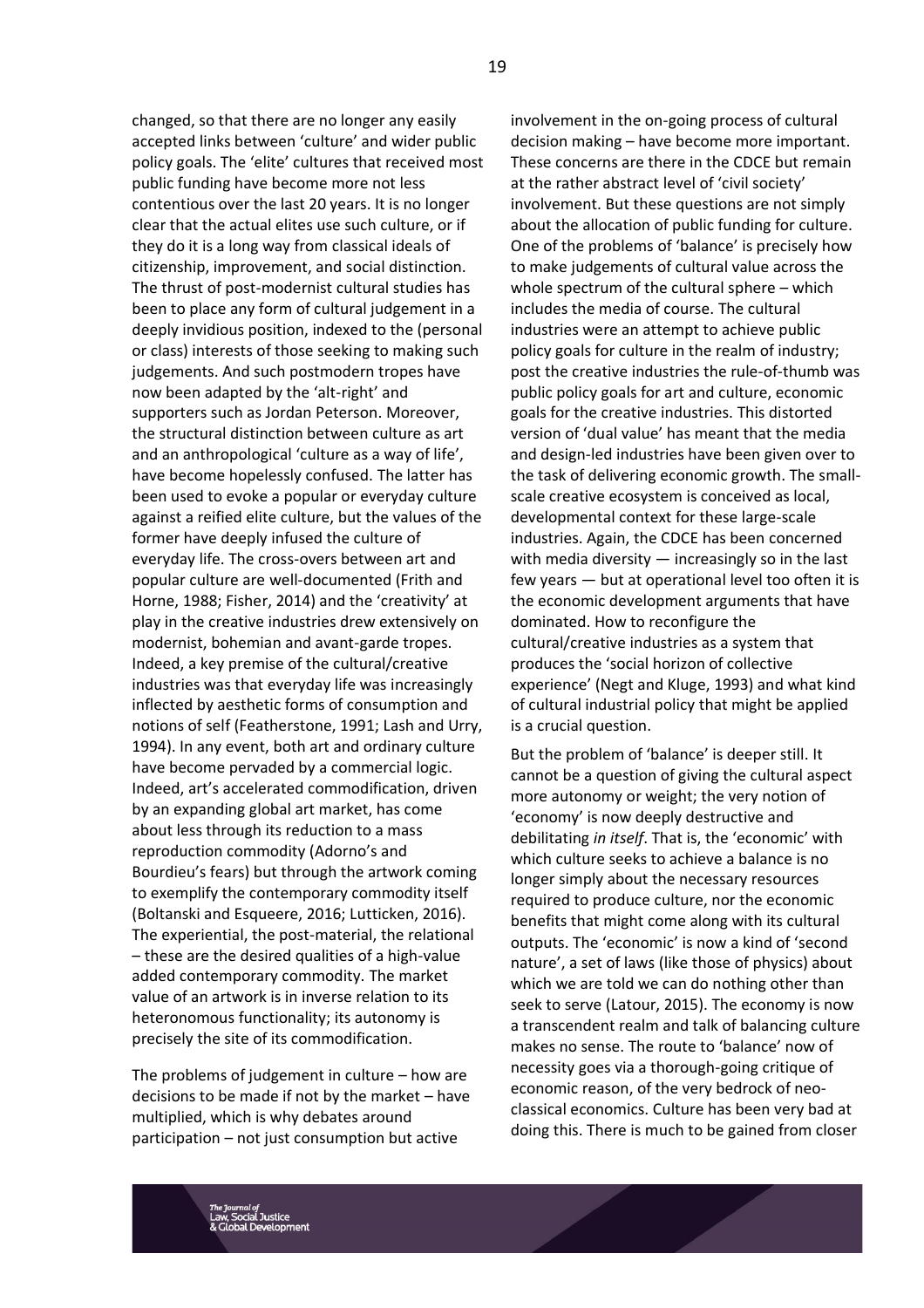engagement with the environmental movement, to feminist economic critiques, and to the more fundamental critiques of 'development' that include the work of the decades for culture and development in the 1990s (e.g. Esteva and Escobar, 2017; Sachs, 2017). There has also been a lot of valuable work and experience gained from the recent developments in indigenous rights and *Buen vivir* (even where the claimed contributions from these have been restricted in practice) (e.g. Zamosc, 2017; Lalander, 2017). In the Global North discourses of 'well-being' and 'eudemonia' have similarly begun to proliferate (Hesmondhalgh, 2017; Banks, 2017), often with a revisiting of the works of Amartya Sen and Martha Nussbaum and some of the innovations of Human Development. Even within the digital imaginary, Postcapitalism has become a more widespread term, suggesting in various ways that the current capitalist configuration of the economy is holding back the human potential of the digital revolution (Gibson-Graham, 2006; Mason, 2015). And, as noted above, that fraction of the 'creative class' that bought into the creativity moment, and which formed much of the epistemic community for the CDCE, has become disaffected. A different kind of cosmopolitan subjectivity, which feels global and surplus at the same time, might be identified across various locales. So far, the CDCE has had very little connection with these groups – and the recent attempts to create more mechanisms for civil society engagement must generate meaningful exchanges and outcomes if the instrument is to have continuing traction.

But to repeat, we do not advocate ripping it up and starting again. Perhaps the failure to get culture into the SDGs might flag up a moment of crisis. Perhaps the CDCE is best off out of such a process, given the extensive and on-going critiques of the development agenda at multiple levels (Sachs, 2017). The CDCE is the only viable global instrument for informing cultural/creative industry policy. We have suggested that it has been fatally intertwined with an ever more destructive economic development agenda, and that it might re-examine some of the clever contrivances and theoretical innovations that allowed the global discourse on 'culture and development' to be positioned as a new 'driver' of

economic development. This re-examination might allow for the CDCE to be reconnected with a more radical set of questions around culture, politics and the economy; more radical because they are facing the sharp consequences of the global expansion of the creative economy, as well the multiple crises of the neoliberal counterrevolution of the 1970s. In so doing it would also have to identify a new kind of global constituency, as the one that drove the creation of the CDCE has now dissipated, lost momentum or has their attention trained on other matters. The CDCE remains crucial because it does act as a crystallisation point for a currently dispersed and demoralised global epistemic community of cultural activists and policy makers. It also acts as a source of cultural policy memory in a world where public policy in this area has the recall capacity of a goldfish. Those working directly from and around the CDCE have a vast knowledge and experience involved in developing cultural and cultural industries policies at local, regional and national levels. As we said above, any renewed cultural policy will have to deal with complex issues of resource allocation, markets, training, ecosystem management, participative governance and international cooperation which barely exist outside of the CDCE community. A period of deep reflection is required, not 'rip it up and start again' but *reculer pour mieux sauter*.

**This paper was supported in part by an Australian Research Council Discovery Grant (DP180102074):** *UNESCO and the Making of Global Cultural Policy***.** 

#### **References**

Appadurai, A. (1990) 'Disjuncture and Difference in the Global Cultural Economy', *Theory, Culture and Society*, 7 (2-3): 295-310.

Banks M. (2017) *Creative Justice: Cultural Industries, Work and Inequality*, London: Rowman & Littlefield. Banks, M. and J. O'Connor (2017) 'Inside the whale (and how to get out of there): Moving on from two decades of creative economy research', *European Journal of Cultural Studies*, 20 (6): 637-654.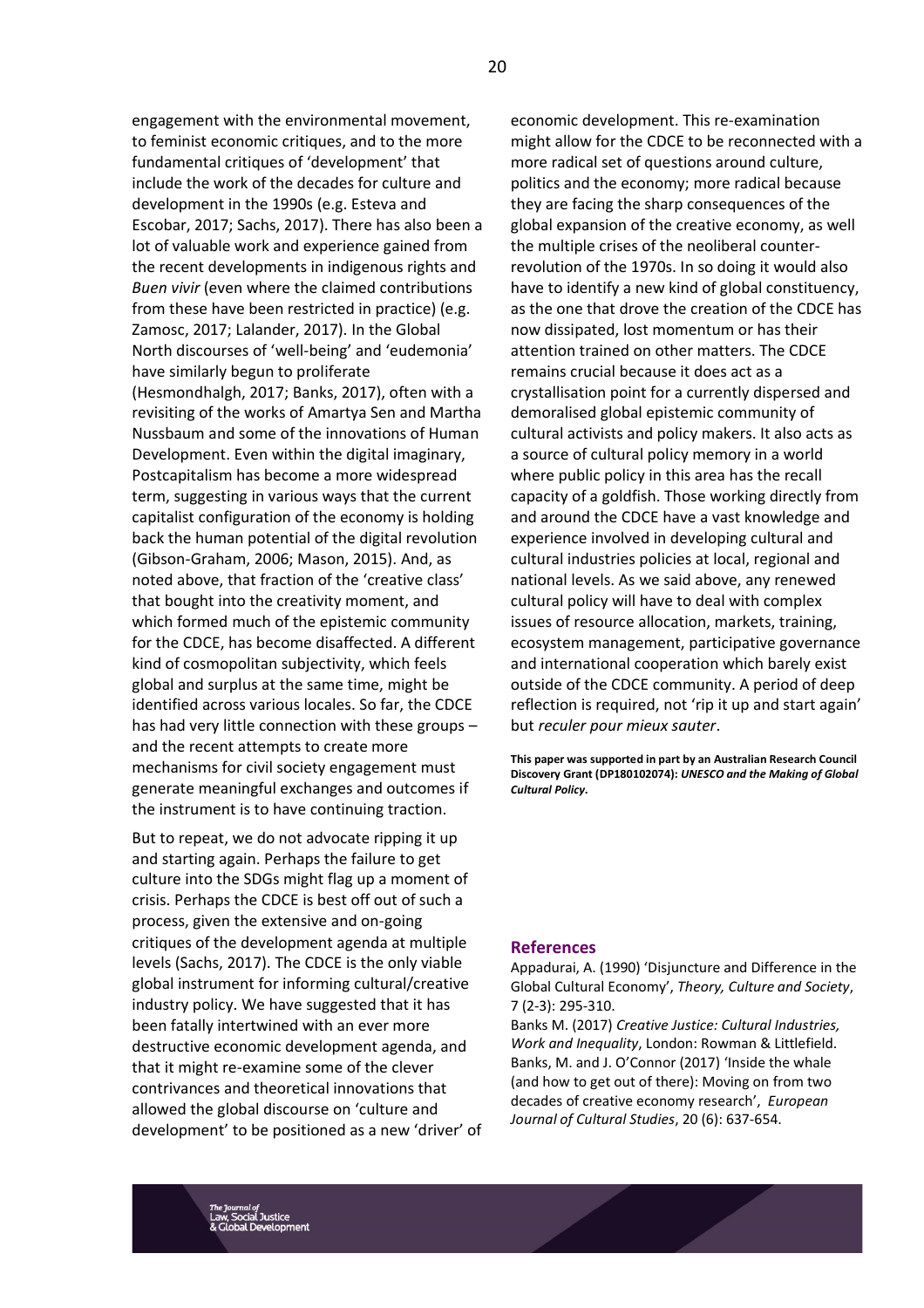Bhakshi, H. and Cunningham, S. (2016) *Cultural Policy in the Time of the Cultural Industries*, London: Nesta.

Boltanski, L. and Esquerre, A. (2016) 'The Economic Life of Things', *New Left Review*, 98: 31-56.

Davies, W. (2015) *The Limits of Neoliberalism: Authority, Sovereignty and the Logic of Competition*, London: SAGE.

Dümcke, C. (2017) 'Cultural Diversity, Strengthened or Endangered? Arts Under Attack': *2017 Yearbook of the International Theatre Institute*.

https://issuu.com/itigermany/docs/iti\_jahrbuch\_2017 [issuu\\_i](https://issuu.com/itigermany/docs/iti_jahrbuch_2017_issuu_i)

Duxbury, N., Kangas, A. and De Beukalaer, C. (2017) 'Cultural policies for sustainable development: four strategic paths', *International Journal of Cultural Policy*, 23 (2): 214-230.

European Commission (2016) 'Joint Communication to the European Parliament and the Council: Towards an EU strategy for international cultural relations',

Brussels, 8/6/2016. JOIN(2016)29 FINAL. [http://eur](http://eur-lex.europa.eu/legal-content/EN/TXT/?uri=JOIN%3A2016%3A29%3AFIN)[lex.europa.eu/legal-](http://eur-lex.europa.eu/legal-content/EN/TXT/?uri=JOIN%3A2016%3A29%3AFIN)

[content/EN/TXT/?uri=JOIN%3A2016%3A29%3AFIN](http://eur-lex.europa.eu/legal-content/EN/TXT/?uri=JOIN%3A2016%3A29%3AFIN) Esteva G. and Escobar, A. (2017) 'Post-

Development@25: on 'being stuck' and moving forward, sideways, backward and otherwise', *Third World Quarterly*, 38 (12): 2559-2572.

Featherstone M. (1991) *Consumer Culture and Postmodernism*, London: SAGE

Fisher, M. (2014) *Ghosts of My Life: Writings on Depression, Hauntology and Lost Futures*, London: Zero Books.

Frith S. and Horne, H. (1988) *Art into Pop*, London: Methuen.

Garcia Leiva, M. and Albornoz, L. (2017) 'Cultural industries and diversity: old debates and new challenges', *Quaderns del CAC*. Vol XX (43): 5-15. Garner, B. (2016) *The Politics of Cultural Development: Trade, Cultural Policy and the UNESCO Convention on Cultural Diversity*, London: Routledge.

Garner, B. (2017) 'Towards a European strategy on culture and development: Learning from the CARIFORUM-EU Economic Partnership Agreement', *Politique Européene*, 2017/2 (No 56).

Gibson-Graham J. K. (2006) *Postcapitalist Politics. Minneapolis*, MN: University of Minnesota Press. Gover, K. (2015.) 'Settler state political theory, CANZUS and the UN Declaration on the Rights of Indigenous Peoples five years on', *Australian International Law Journal*, 19 (1): 17-48.

Hadley, S. and C. Gray (2017) 'Hyperinstrumentalism and cultural policy: means to an end or an end to meaning?' *Cultural Trends*, 26 (2): 95-106. Hesmondhalgh, D. and Baker, S. (2011) *Creative* 

*Labour: Media Work in Three Cultural Industries*, London: Routledge.

Hesmondhalgh, D. (2017) 'Capitalism and the media: moral economy, well-being and capabilities', *Media, Culture and Society*, 39(2): 202-218.

Hesmondhalgh, D. (2018) *The Cultural Industries* (4th Edition), London: Routledge.

Lalander, R. (2017) 'Ethnic rights and the dilemma of extractive development in plurinational Bolivia', *The International Journal of Human Rights*, 21(4): 464-481 Landry, C. and Bianchini, F. (1995) *The Creative City*, London: Demos.

Lash S and Urry, J. (1994) *Economies of Signs and Space*, London: SAGE.

Lutticken, S. (2016) 'Art and the Crisis of Value.' *New Left Review*, 99:111-138.

Latour, B. (2015) 'On Some of the Affects of Capitalism'. <http://www.bruno-latour.fr/node/552>

McRobbie, A. (2016) *Be Creative: Making a Living in the New Culture Industries*, Cambridge: Polity Press. Mason, P. (2015) *Postcapitalism: A Guide to Our Future*, London: Penguin Books.

Mishra, P. (2017) *Age of Anger: A History of the Present* New York: Farrar, Straus and Giroux.

Negt, O. and Kluge, A. (1993) *Public Sphere and Experience: Towards an Analysis of the Bourgeois and Proletarian Public Sphere*, Minneapolis, MN: University of Minnesota Press.

Neil, G. (2006) 'Assessing the effectiveness of UNESCO's new Convention on cultural diversity', *Global Media and Communication* 2 (2): 257-262. Oakley, K. and O'Connor, J. (2015) 'Introduction', In Oakley, K. and O'Connor, J. (eds) *The Routledge Companion to the Cultural Industries*, London: Routledge, pp.1–32.

O'Connor, J. (2019a) 'Resources of Hope. Creative Economy and Development in the Global South', IFA Input: [https://www.ifa.de/wp-](https://www.ifa.de/wp-content/uploads/2019/06/ifa_input_OConnor_Creative-Economy-and-Development.pdf)

[content/uploads/2019/06/ifa\\_input\\_OConnor\\_Creative](https://www.ifa.de/wp-content/uploads/2019/06/ifa_input_OConnor_Creative-Economy-and-Development.pdf) [-Economy-and-Development.pdf](https://www.ifa.de/wp-content/uploads/2019/06/ifa_input_OConnor_Creative-Economy-and-Development.pdf)

O'Connor, J. (2019b) (Forthcoming). 'The Creative Imaginary: Cultural and Creative industries and the Future of Modernity', In Kong, L. and de Dios, A., *Geographies of Creativit*y, London: Edward Elgar. Polanyi, K. (1957) *The Great Transformation: The Political and Economic Origins of Our Time*, Boston, MA: Beacon.

Richieri Hanania, L. (2016) 'The UNESCO Convention on the Diversity of Cultural Expressions as a coordination framework to promote regulatory coherence in the creative economy', *The International Journal of Cultural Policy*, 22 (4): 574-593.

Sachs, W. (2017) 'The Sustainable Development Goals and Laudato si': varieties of Post-Development?', *Third World Quarterly*, 38 (12): 2573-2587.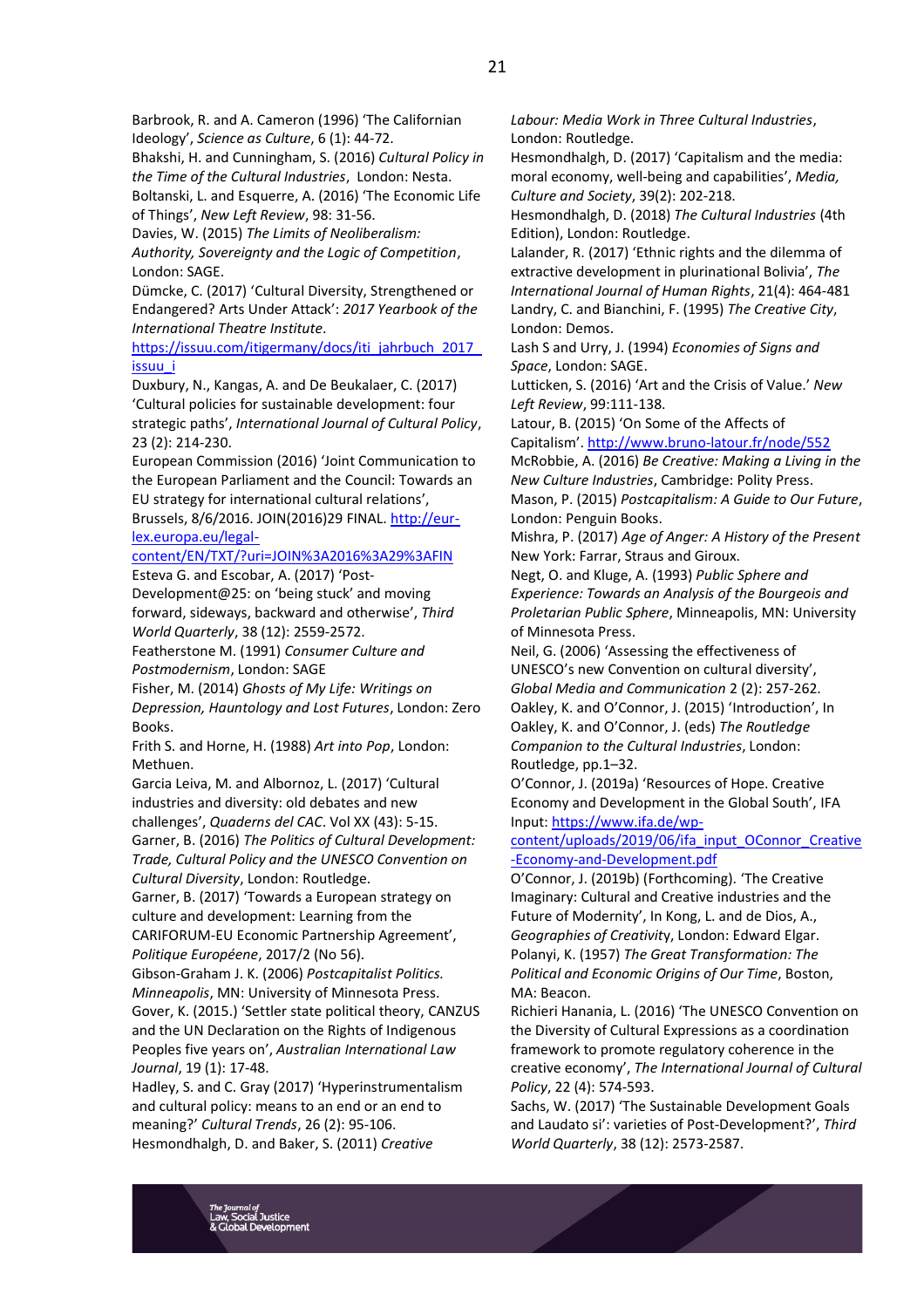Slobodian, Q. (2018) Globalists. The End of Empire and the Birth of Neoliberalism, Cambridge, Mass: Harvard University Press.

Srnicek, N. (2016) *Platform Capitalism*, London: John Wiley and Sons.

Streek, W. (2017) *Buying Time. The Delayed Crisis of Democratic Capitalism*, London: Verso.

Turoma, S., Ratilainen, S. and Trubina, E. (2018) 'At the intersection of globalization and "civilizational originality": Cultural production in Putin's Russia',

*Cultural Studies*, 32 (5): 651-675.

UNESCO (1995) *Our Creative Diversity*: Report of the World Commission on Culture and Development, Paris: UNESCO.

UNESCO. (2001) *Universal Declaration on Cultural Diversity*, Paris: UNESCO.

[http://unesdoc.UNESCO.org/images/0012/001271/127](http://unesdoc.unesco.org/images/0012/001271/127160m.pdf) [160m.pdf](http://unesdoc.unesco.org/images/0012/001271/127160m.pdf)

UNESCO (2005) *Convention on the Protection and Promotion of the Diversity of Cultural Expression,* Paris: UNESCO.

[www.unesco.org/culture/en/diversity/convention](http://www.unesco.org/culture/en/diversity/convention) UNESCO (2015) *Re|Shaping Cultural Policies: A Decade Promoting the Diversity of Cultural Expressions for Development*, Paris: UNESCO.

[http://unesdoc.unesco.org/images/0024/002428/2428](http://unesdoc.unesco.org/images/0024/002428/242866e.pdf) [66e.pdf](http://unesdoc.unesco.org/images/0024/002428/242866e.pdf)

UNESCO (2017a) *Re|Shaping Cultural Policies: Advancing Creativity for Development*, Paris: UNESCO. [http://unesdoc.unesco.org/images/0026/002605/2605](http://unesdoc.unesco.org/images/0026/002605/260592e.pdf) [92e.pdf](http://unesdoc.unesco.org/images/0026/002605/260592e.pdf)

UNESCO (2017b) 'Operational Guidelines on the Implementation of the Convention in a Digital Environment', Paris: UNESCO.

[https://en.unesco.org/creativity/sites/creativity/files/s](https://en.unesco.org/creativity/sites/creativity/files/sessions/digital_operational_guidelines_en.pdf) [essions/digital\\_operational\\_guidelines\\_en.pdf](https://en.unesco.org/creativity/sites/creativity/files/sessions/digital_operational_guidelines_en.pdf)

van Graan, M. and Brennert, K. (2017) Ahead of the Curve. Berlin: Robert Bosch Academy.

[http://www.robertboschacademy.de/content/languag](http://www.robertboschacademy.de/content/language1/downloads/280_17-07-21_RBA_Stylesheet-Report.pdf) [e1/downloads/280\\_17-07-21\\_RBA\\_Stylesheet-](http://www.robertboschacademy.de/content/language1/downloads/280_17-07-21_RBA_Stylesheet-Report.pdf)[Report.pdf](http://www.robertboschacademy.de/content/language1/downloads/280_17-07-21_RBA_Stylesheet-Report.pdf)

Vickery, J. (2018) 'Creativity as development: Policy, ideology, and practice', In Martin, L. and Wilson, N. (eds) *The Palgrave Handbook of Creativity at Work*, London: Palgrave Macmillan.

Vlassis, A. (2015) 'Culture in the post-2015 development agenda: the anatomy of an international mobilisation', *Third World Quarterly*, 36 (9): 1649-1662. Vlassis, A. (2017) 'Building a digital agenda for the diversity of cultural expressions: UNESCO, new governance norms for culture and power dynamics', *Quaderns del CAC*. XX (43): 47-54.

Zamosc, L. (2017) 'Special issue presentation', *Latin American and Caribbean Ethnic Studies*, 12 (2): 93-94. Zuboff, S. (2019) *Surveillance Capitalism. The Fight for a Human Future at the New Frontier of Power*, London: Profile Books